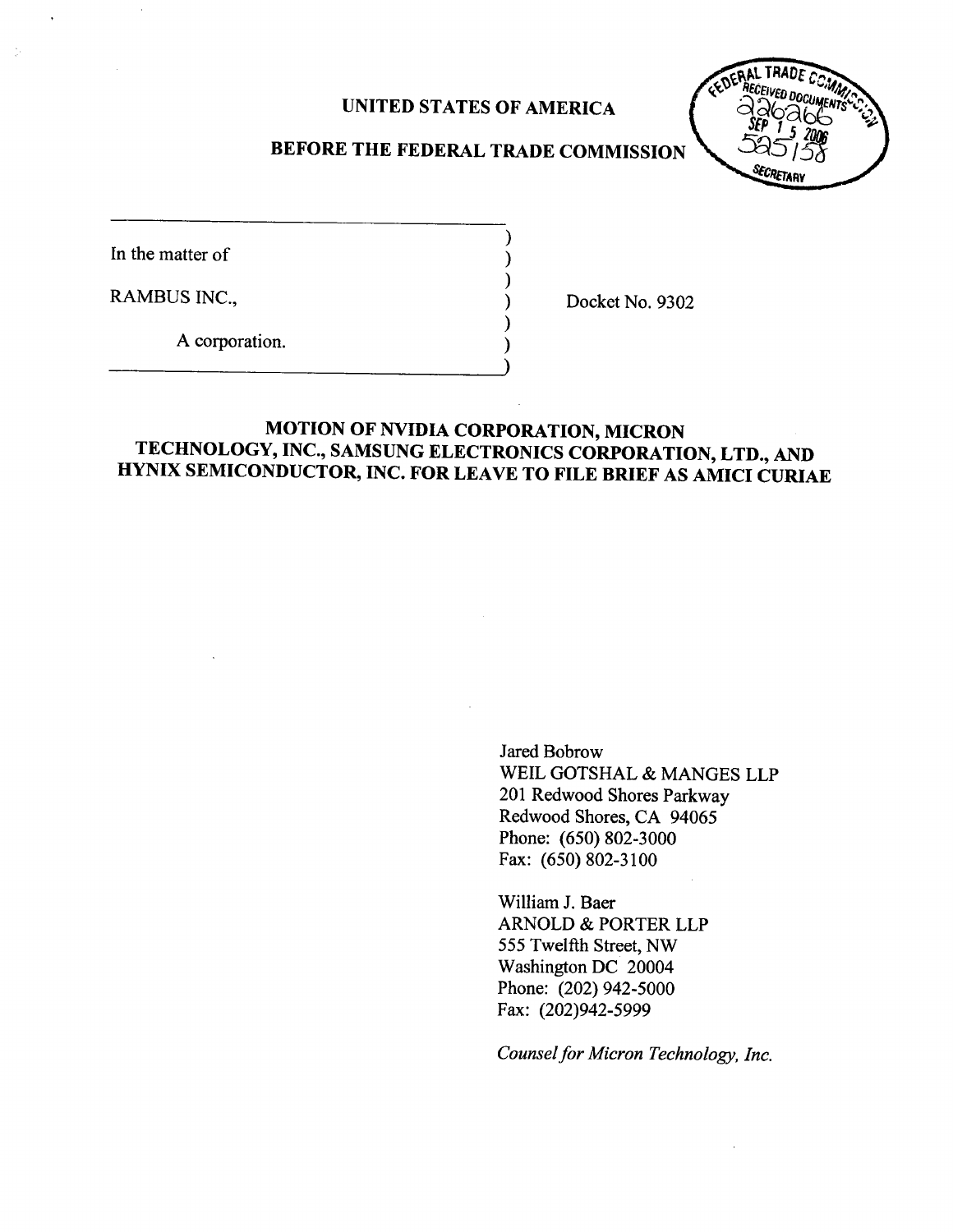David Healey WElL GOTSHAL & MANGES LLP 700 Louisiana Suite 1600 Houston, TX 77002-2784 Phone: (713) 546-5000 Fax: (713) 224-9511

Counsel for Samsung Electronics Corporation, Ltd.

Kenneth L. Nissly THELEN REID & PRIEST LLP 225 West Santa Clara Street, 12th Floor San Jose, CA 95113 Phone: (408) 292-5800 Fax: (408) 287-8040

Theodore G. Brown, III TOWNSEND AND TOWNSEND AND CREW LLP 379 Lytton Avenue Palo Alto, California 94301 Phone: (650) 326-2400 Fax: (650) 326-2422

David Beddow O'MELVENY & MYERS, LLP 1625 Eye Street, NW Washington, DC 20006-4001 Phone: (202) 383-5300 Fax: (202) 383-5414

Counsel for Hynix Semiconductor, Inc.

David M. Shanon Sr. Vice President, General Counsel NVIDIA Corporation 2701 San Tomas Expressway, Santa Clara, CA 95050 Phone: (408) 486-8116 Fax: (408) 486-2840

Counsel for NVIDIA Corporation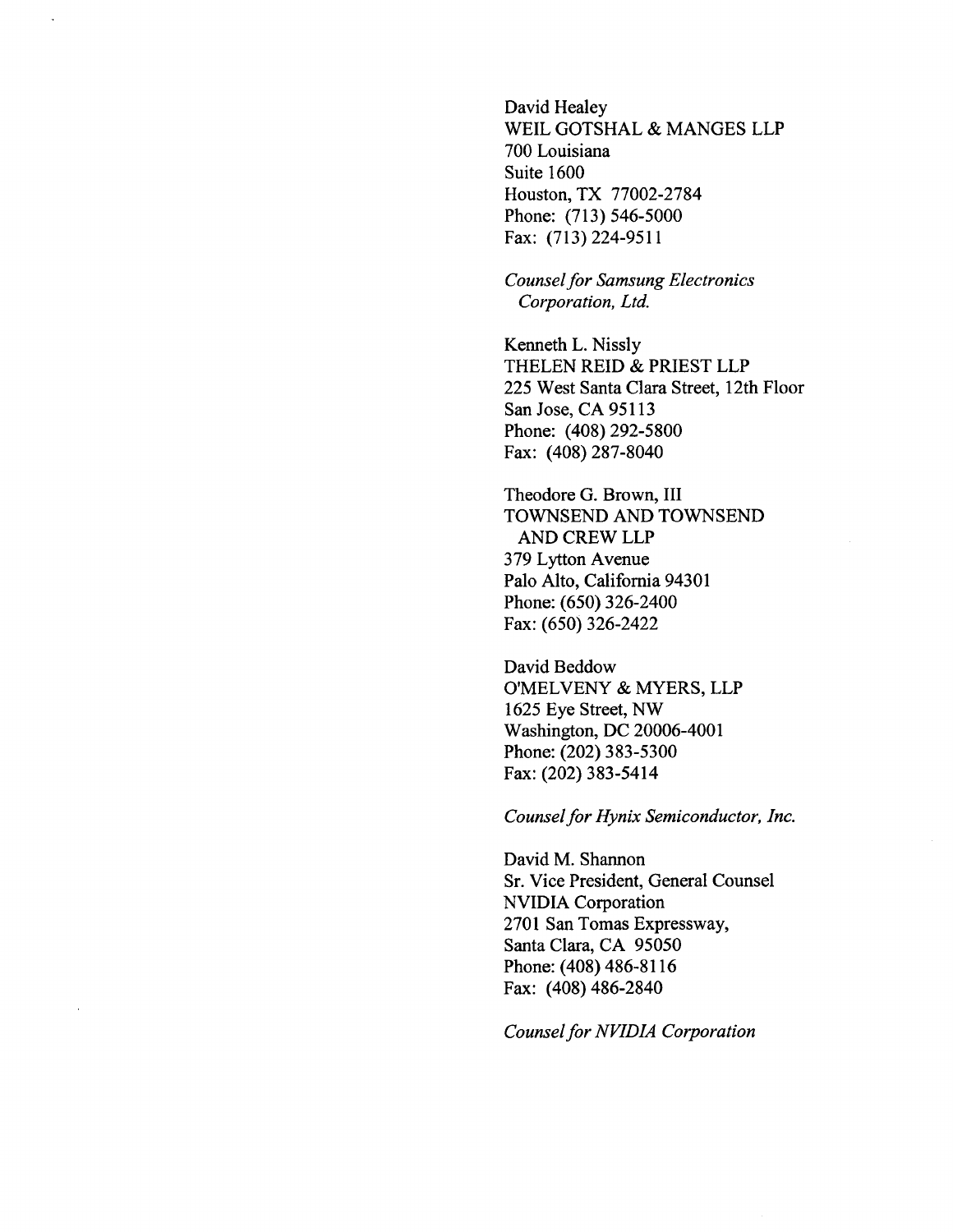Pursuant to 16 C.F.R. § 3.52(j), NVIDIA Corporation, Micron Technology, Inc., Samsung Electronics Corporation, Ltd., and Hynix Semiconductor, Inc. ("Amici") respectfully move for leave to file a brief as amici curiae in the above-captioned matter.

Amici are global technology leaders. One Amicus, NVIDIA, manufactures and sells products (graphics processing units) that are designed to use, or interface with, JEDECcompliant dynamic random access memory ("DRAM"), including single data rate synchronous DRAMs ("SDRAMs") and double data rate synchronous DRAMs ("DDR SDRAMs). Other Amici design, manufacture, and sell JEDEC-compliant DRAMs. Amici contribute bilions of dollars in annual sales to the U.S. and world economy, invest hundreds of milions of dollars in research and development, hold thousands of United States patents, employ thousands of people both in the United States and overseas, and maintain membership in a variety of standard setting organizations ("SSOs

SSOs, the standard setting process, and JEDEC standards in particular are of great importance to Amici. The goal of many SSOs, including JEDEC, is to set "open" standards that are broadly available, low cost, and free from restrictive patent rights. Such open standards are beneficial to manufacturers and consumers alike, because they ensure interoperability of standardized products supplied by different firms. This, in turn, promotes competition, increases market acceptance, and helps achieve economies of scale.

These benefits of open standards can be achieved, however, only when the members of an SSO act in good faith and refrain from deceptive and exclusionary conduct. When an SSO member engages in such anticompetitive conduct with respect to its patent rights, those patent rights improperly may allow one member of an SSO to hold-up the standard and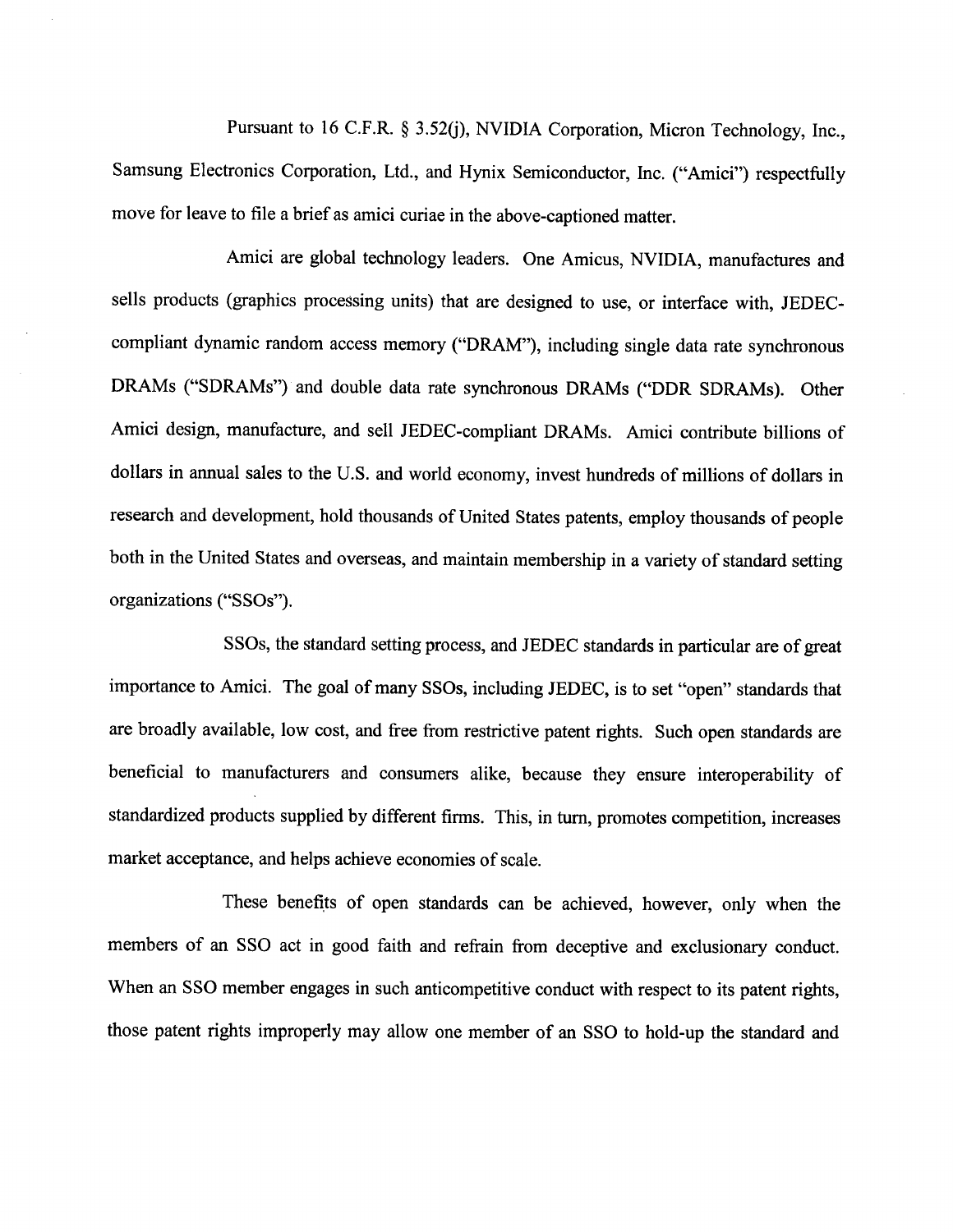charge monopolistic rates to use the standard, all to the detriment of direct participants in the standard, others in the industry, and consumers.

After a lengthy hearing and a detailed review of the evidence, the Commission determined that Rambus Inc. ("Rambus") engaged in bad faith and deceptive conduct in violation of the antitrust laws. Contrary to JEDEC's policy and practice, contrary to the expectations of JEDEC members and those who rely upon open JEDEC standards, and in breach of its duty of good faith, Rambus undermined the JEDEC standard setting process by concealing its patent rights from JEDEC, misleading JEDEC members into believing that Rambus was not seeking patents over JEDEC-compliant SDRAMs and DDR SDRAMs, and secretly tailoring its patent rights in an effort to cover the JEDEC standards.

In 2000, after the JEDEC standards had been adopted, and after the industry was locked-in to those standards, Rambus exercised the monopoly power it had acquired through its subversion of the standard setting process. It was only then that Rambus attempted to enforce its patent rights against the JEDEC standards through patent infringement lawsuits, through U.S. International Trade Commission enforcement proceedings, and through a licensing campaign. At least one Amicus was forced to pay royalties to Rambus in response to its licensing and litigation campaign.

Amici seek to express their views on the appropriate remedy to redress Rambus's exclusionary conduct. In paricular, the proposed amici curiae brief demonstrates that in order to remedy Rambus's antitrust violations, the Commission should (a) bar Rambus from enforcing its patent rights that claim priority to or through any application filed on or before June 17, 1996 against JEDEC-compliant SDRAM and DDR SDRAM devices (or against DRAMs that are compliant with successors of those DRAM standards such as DDR2 SDRAMs) and against any

- 2-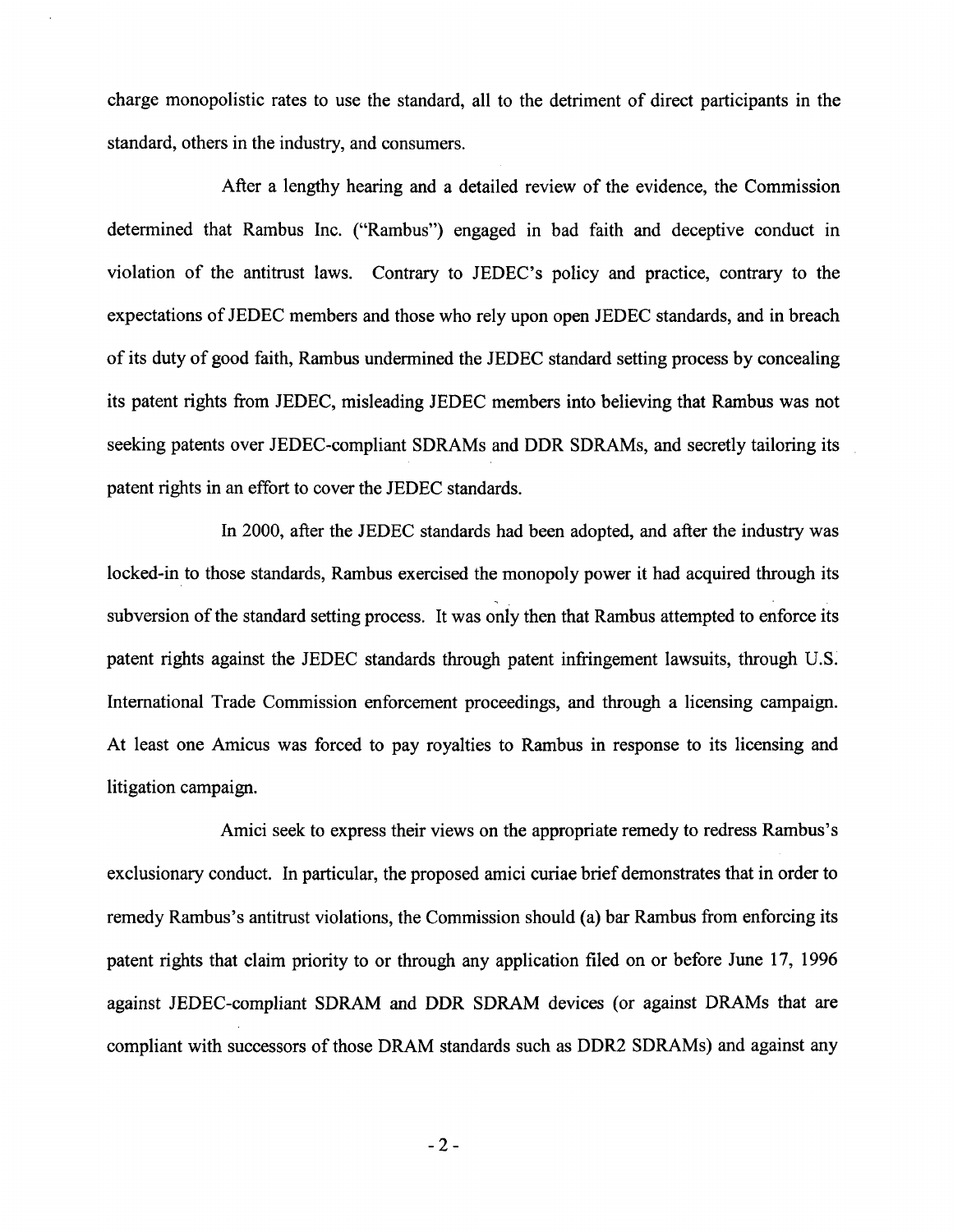devices that use or interface with such DRAMs; and (b) bar such enforcement in the United States and overseas to the extent that such overseas enforcement would reach imports from, or exports to, the United States.

WHEREFORE, Amici respectfully request that the Commission grant their joint motion leave to file the attached amici curiae brief.

Dated: September 15, 2006 Respectfully submitted,

 $-81$ v

Jared Bobrow WElL GOTSHAL & MANGES LLP 201 Redwood Shores Parkway Redwood Shores, CA 94065 Phone: (650) 802-3000 Fax: (650) 802-3100

Wiliam J. Baer Wilson D. Mudge ARNOLD & PORTER LLP 555 Twelfth Street, NW Washington DC 20004 Phone: (202) 942-5000 Fax: (202)942-5999

Counsel for Micron Technology, Inc.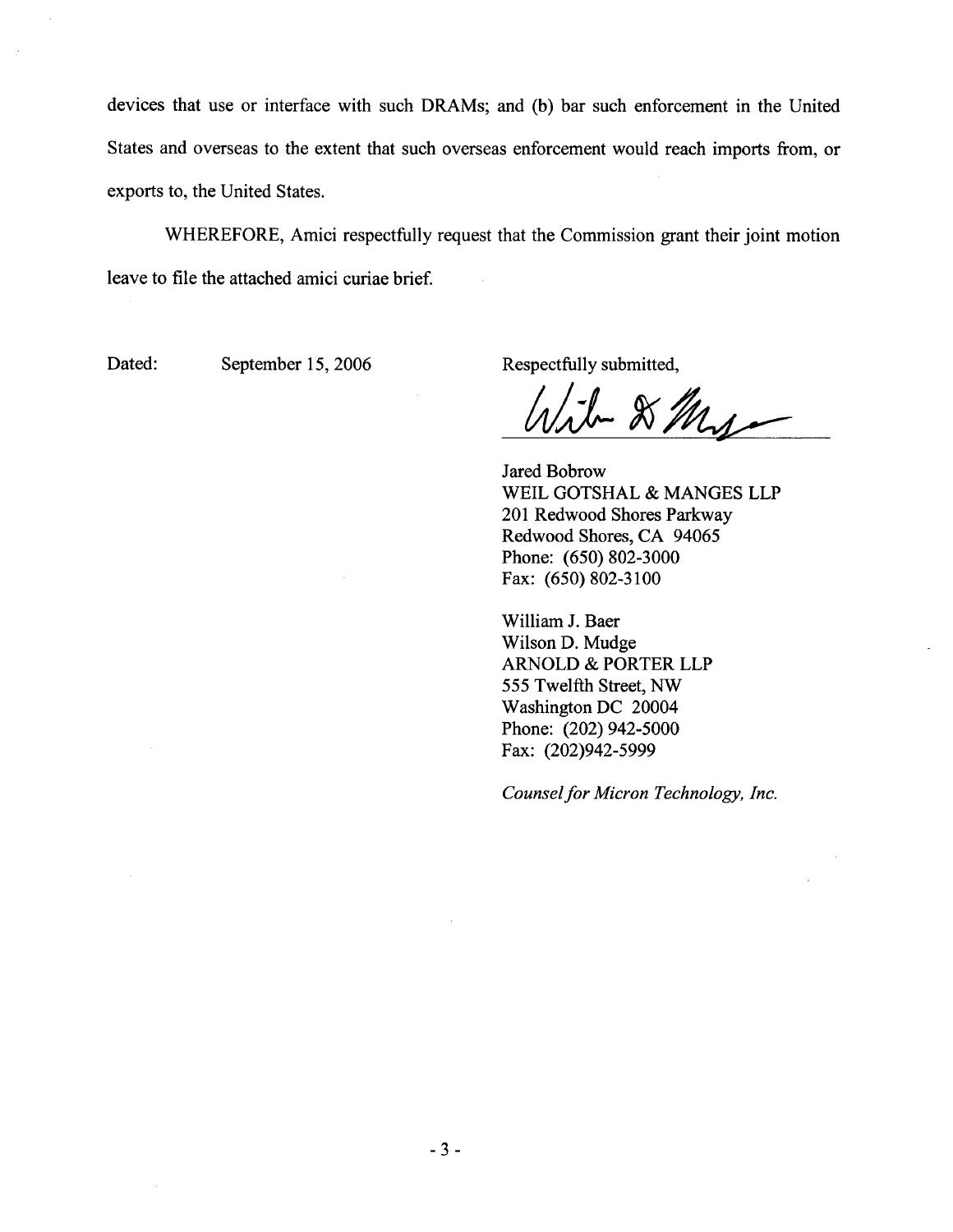$\bigoplus_{k=0}^{\infty}$ 

David Healey WElL GOTSHAL & MANGES LLP 700 Louisiana Suite 1600 Houston, TX 77002-2784 Phone: (713) 546-5000 Fax: (713) 224-9511

Counsel for Samsung Electronics Corporation, Ltd.

be Revne of NISSLY

Kenneth L. Nissly THELEN REID & PRIEST LLP 225 West Santa Clara Street, 12th Floor San Jose, CA 95113 Phone: (408) 292-5800 Fax: (408) 287-8040

Theodore G. Brown, III TOWNSEND AND TOWNSEND AND CREW LLP 379 Lyton Avenue Palo Alto, California 94301 Phone: (650) 326-2400 Fax: (650) 326-2422

David Beddow O'MELVENY & MYERS, LLP 1625 Eye Street, NW Washington, DC 20006-4001 Phone: (202) 383-5300 Fax: (202) 383-5414

Counsel for Hynix Semiconductor, Inc.

 $\alpha$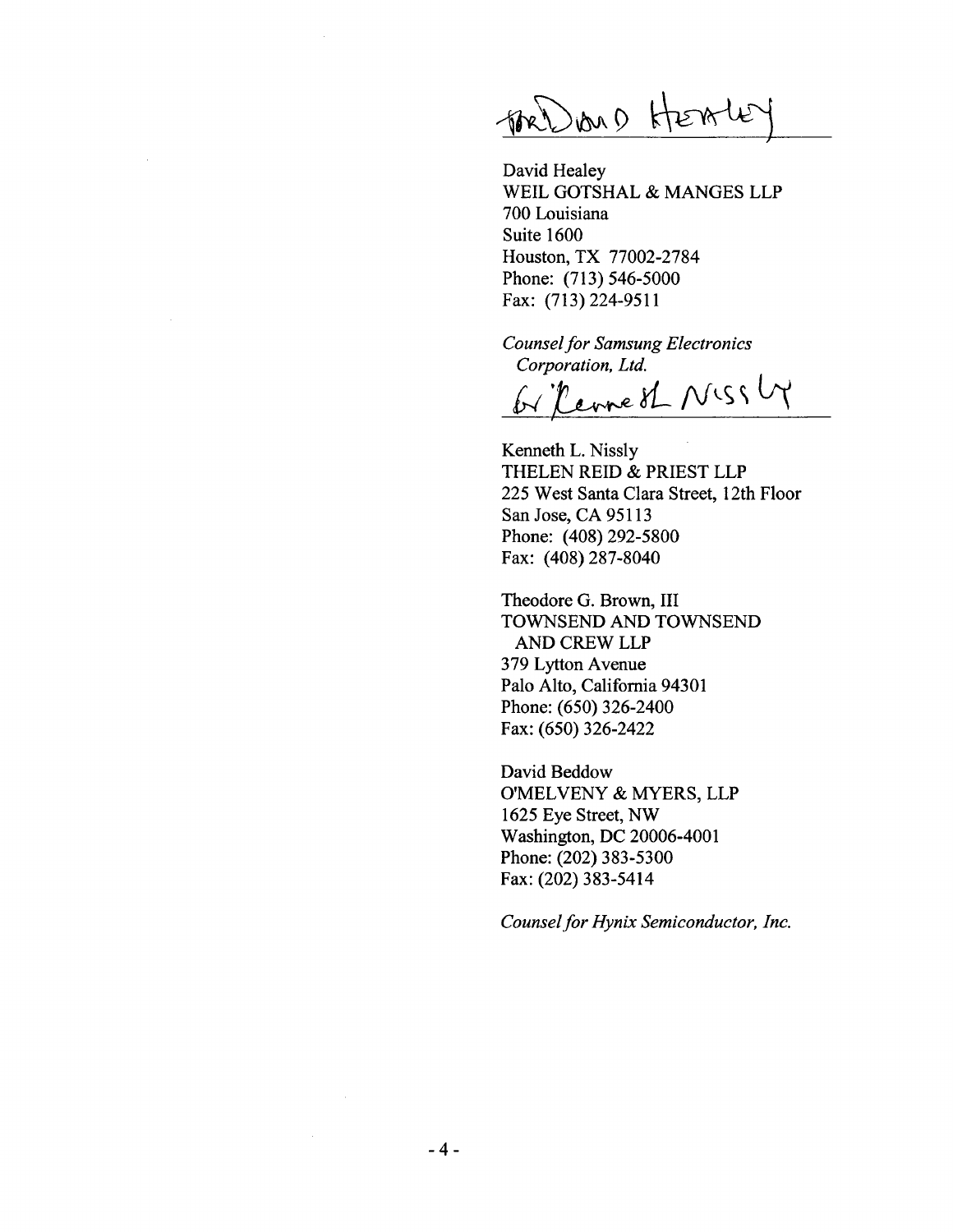mon M. Skanno

 $\mathcal{A}$ 

 $\sim$ 

David M. Shannon Sr. Vice President, General Counsel NVIDIA CORPORATION 2701 San Tomas Expressway, Santa Clara, CA 95050 Phone: (408) 486-8116 Fax: (408) 486-2840

Counsel for NVIDIA Corporation

 $\sim$ 

 $\bar{z}$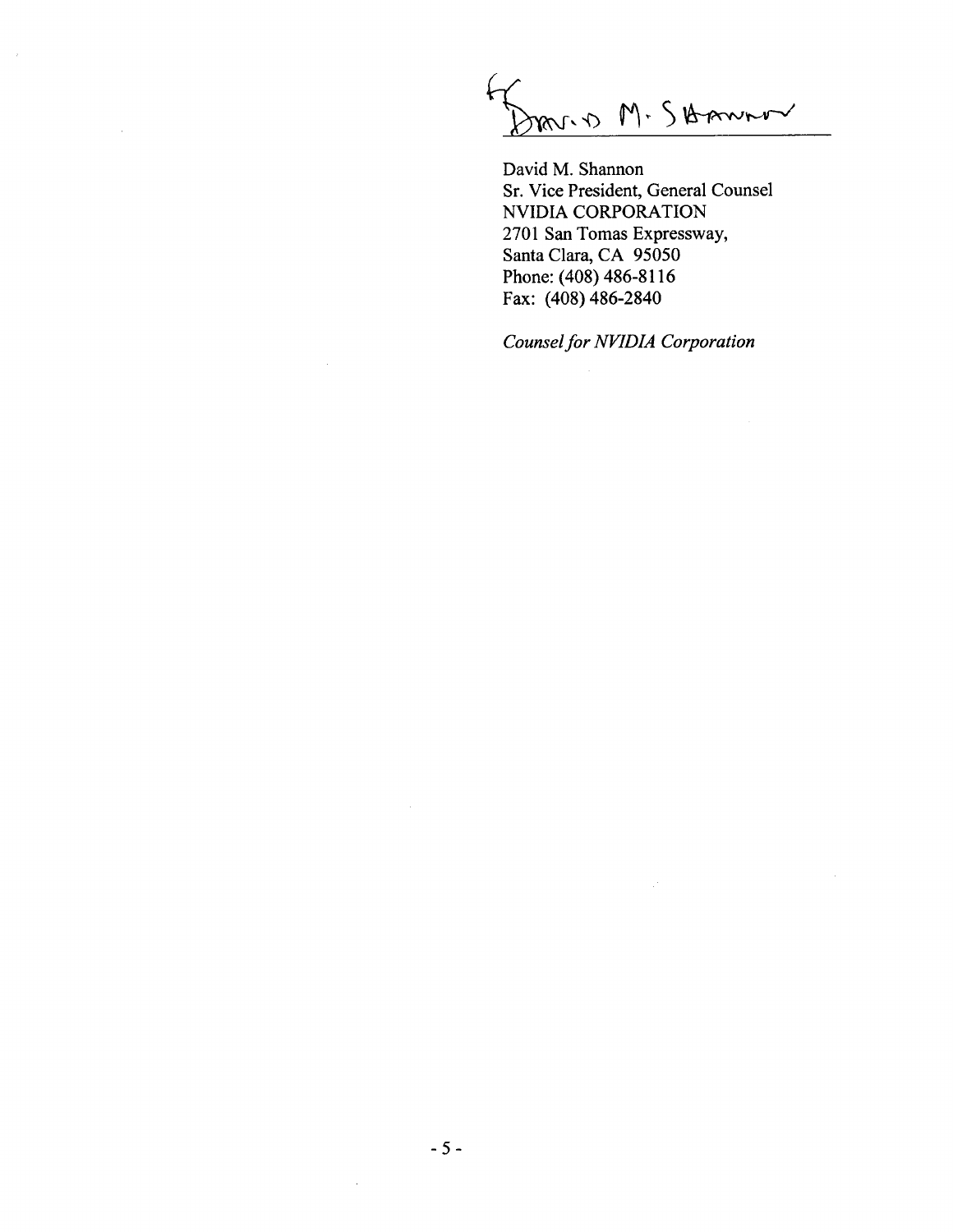### CERTIFICATE OF SERVICE

, Wilson D. Mudge, hereby certify that, on this the 15th day of September, 2006, I caused copies of the foregoing MOTION OF NVIDIA CORPORATION, MICRON TECHNOLOGY, INC. SAMSUNG ELECTRONICS CORPORATION, LTD., AND HYNIX SEMICONDUCTOR INC. FOR LEAVE TO FILE BRIEF AS AMICI CURIAE to be served by the method indicated below upon the following:

Wil 8 threa

Wilson D. Mudge

### Via Hand Delivery

Richard B. Dagen, Esq. Assistant Director Bureau of Competition Federal Trade Commission 601 New Jersey Ave., N. Washington, D.C. 20580

Donald S. Clark, Secretary Federal Trade commission Room H- 159 600 Pennsylvania Avenue, N. Washington, D.C. 20580

#### By Facsimile and Overnight Delivery

Gregory P. Stone, Esq. Munger, Tolles & Olson LLP 355 South Grand Avenue 35th Floor Los Angels, CA 90071  $(213) 687-3702 - Facsimile$ Counsel for Rambus. Inc.

A. Douglas Melamed, Esq. Wilmer, Cutler & Pickering 2445 M Street, N. Washington, D.C. 20037 Counsel for Rambus, Inc.

Geoffrey Oliver, Esq. Federal Trade Commission 601 New Jersey Aveue, N. Washington, D.C. 10580 Complaint Counsel